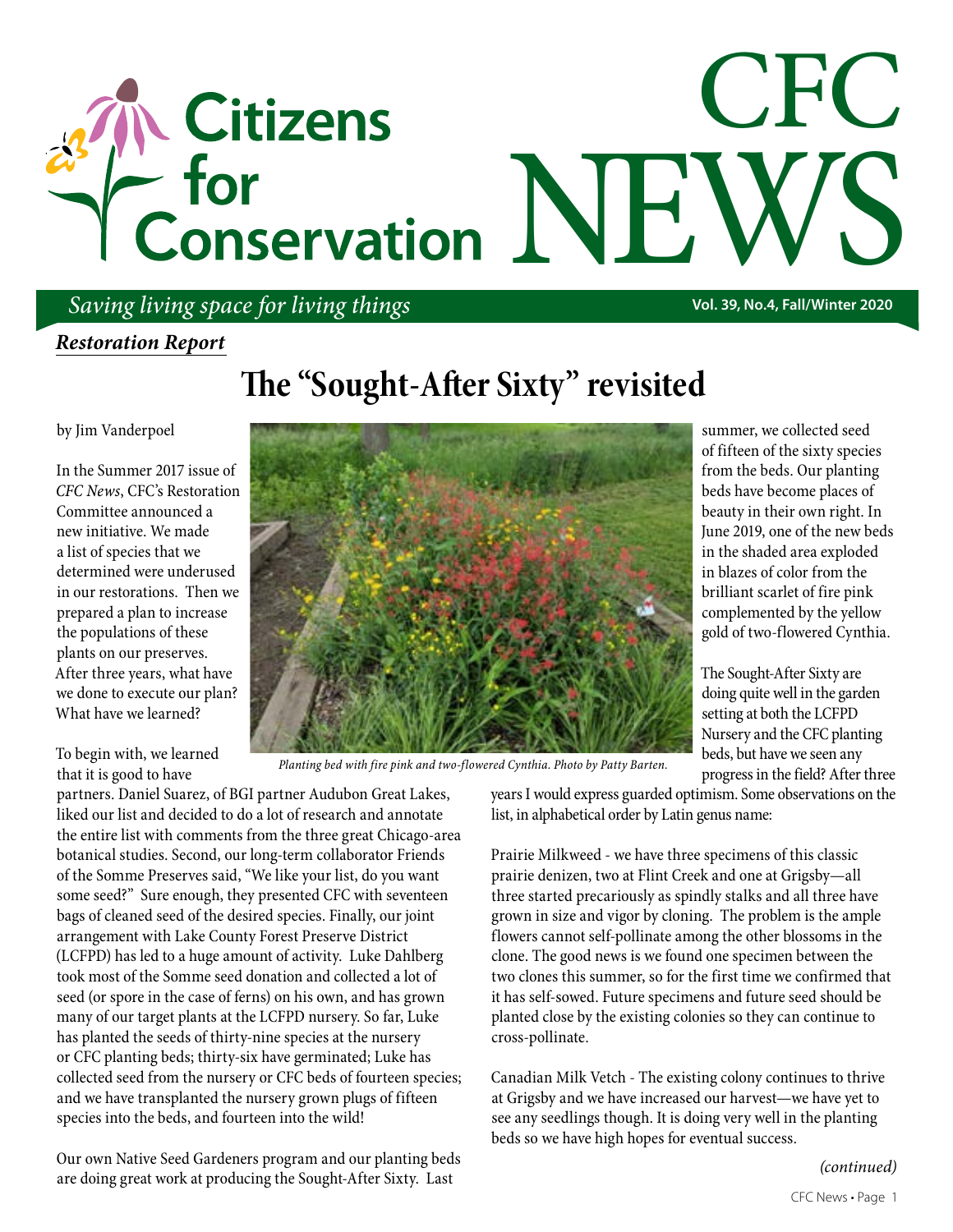## **Restoration Report**

Short-awned Wood Grass - This one is the star performer of the initiative. CFC benefactors, the Rudisills, donated our original seeds of this handsome plant, which had survived as a remnant in their well-managed wooded yard. After years of slow, but steady, increase, it has now exploded at Flint Creek South—hundreds of clumps set seed and our harvest this year probably exceeded all of our past harvests combined. This dominant grass of the closed oak woodland is established and seed will be available for other BGI restoration projects. What's the worry? It only took twenty-five years!

Low Bindweed - what a strange case with this one—two months after we completed the list, we found a large colony at Grigsby—at least twenty huge blossoms—not one set seed. Ken Klick of LCFPD is also seeking seed for this plant—he has the same worry that it may require cross-pollination. The strategy must be to get unrelated specimens of these difficult species growing side-by-side so cross-pollination can occur.

Broad-leaved and Prairie Panic Grass - The experience with both of these small but important grasses is the same—both are doing great at the nurseries and both are slowly becoming more common and widespread in the preserves.

Marsh Phlox - This showy wet prairie plant is slowly coming by seed—Luke also transplanted several nursery-grown individuals to our recently cleared wet prairie habitat at Flint Creek South. This is an abundant plant in high quality remnant moist prairies so we'd love for this progress to speed up!

Yellow Water Crowfoot - this interesting buttercup grows in small shallow wetlands. We rescued some from a roadwork repair at a LCFPD site and transplanted it into some small potholes at Flint Creek—it would be great if it can take hold because it will add nice color to wetlands too small to grow water lily and pickerelweed.

Riverbank Dock - We never collected this plant in the early days of restoration—this is one that Friends of Somme gave us and Luke collected some seed from some different spots and has grown very successfully at the nursery. It transplanted very well—we hope it will become a prodigious seed producer like its close relative the great water dock. I would reward it the number two star on the Sought-After Sixty list.

Hard-stemmed Bulrush - We got this one at the Phil's Beach plant rescue. It transplanted very well into Kevin's streambed stabilization project along Flint Creek. It is important that we collect more seed of this plant so we have something that can replace the invasives in BGI wetlands.

Slender Wedge Grass - Several people said this wetlands grass is easy to restore—it should not even be on the list. The

*(continued)* Friends of Somme gave us some seed, which I sowed at both Flint Creek and Grigsby. If it is as easy as some say, we should soon be able to collect a lot of seed and add it to our sedge meadow and shaded flood plain mixes. For whatever reason, we underused this plant in the past, so it should be a breeze to correct our past mistake.

> Meadowsweet - This lovely member of the rose family was one of the rare complete shut-outs in our restoration efforts. It is a fairly common plant in intact remnant wet prairies and yet we have never seen a single one in any of our restorations. Well, that changed this summer! I participated in a workday this summer where I had the pleasure of transplanting into the Flint Creek sedge meadow some meadowsweet plugs grown by Luke in the LCFPD nursery. I hope it thrives.

> Marsh Shield Fern - On the same workday, we planted this attractive fern. Ferns have not been easy to restore—they do not produce seeds, so we have not known how to collect their spores. Luke has figured out a way and has had some success in growing plugs. In general, ferns are present in every high quality remnant, no matter what habitat. I counted four species of fern on a one-hour walk at Gensburg Markham Prairie, the finest remnant prairie east of the Mississippi. You will not see any ferns at the typical restoration. We will anxiously anticipate finding out if they survive the winter and start spreading. I dream of some day seeing lady ferns in our oak woods, bracken at our savannas, and sensitive and marsh shield ferns at our sedge meadows. They should be there.

Prairie Violet - This has been one of our worst frustrations in prairie restoration. We have been collecting seeds of this species for years with minimal results. Two years ago, we discovered a nice population of thirty-five individuals blooming in the center of Grigsby—we might finally have it. We changed our technique on this one—we now sow the seed as soon as we collect them rather than storing them and adding them to the mixes in fall.

Smooth Yellow Violet - This plant was successfully introduced from plant rescues. It is spreading very nicely, but we still need to get this into our seed program so we can establish it at the larger BGI partner preserves without the labor-intensive effort of plant rescues; besides, the sad fact is there are not many unprotected woods left that still have plants worth rescuing.

Heart-leaved Meadow Parsnip - I'd award this parsley family member the number three star. It is slowly spreading from each of the twenty or so clumps that we plugged in over twenty years ago. We are collecting more and more seed from these populations and the planting beds. It is coming from seed very slowly. The great thing about this plant is that it seems to be very long living—as new ones appear, the old ones persist so the population is slowly growing.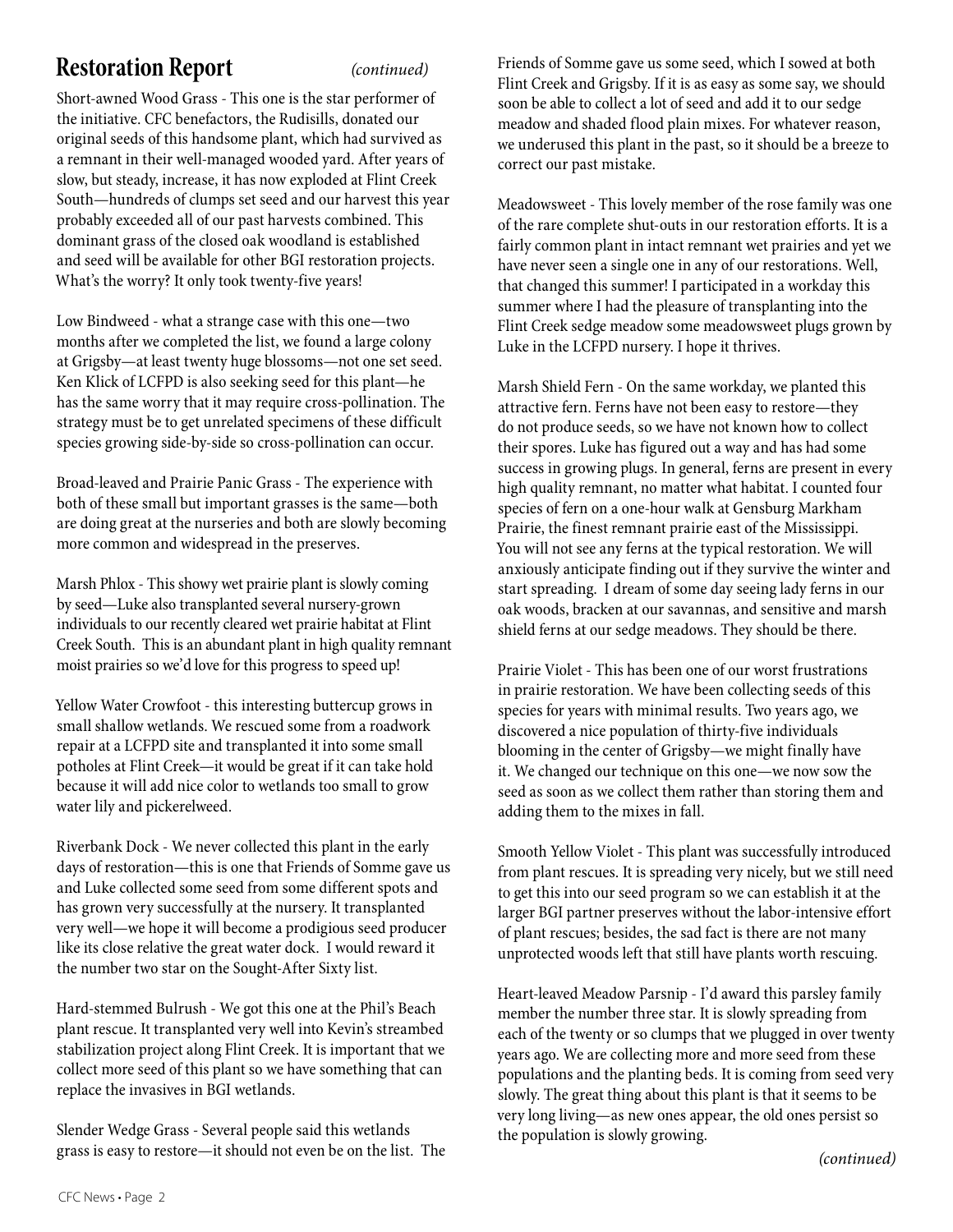## **Restoration Report**

*(continued)*

In summary, there is enough good news to be encouraged, but, in all honesty, we have had some very discouraging failures; for instance, cream false indigo has been growing and setting seed for years in our planting beds and yet we have not spotted a single seedling in the field. What are we doing wrong? Do we need to plant with inoculant? Is it just taking time? The odd thing is our success with all of the other legumes is one of CFC's claims to fame. Another daunting challenge is how to establish the two roses on the list—roses are real tough. We have collected pasture rose hips by the grocery bag full for over thirty years and just this year, for the first time, we actually had a pasture rose hip grown from broadcast seed ripen at Grigsby Prairie. How long will it be before swamp rose and Illinois rose will appear when we collect far fewer fruits of these two uncommon species? Well, we do not let these misses stop us as we resolve to make our preserves more potent by adding the Sought-After Sixty.

## *Notes from the Restoration Manager*

## **Preserving through a pandemic**



As we are well too aware, life has become much more complicated due to COVID-19. Back in April of this year, there were many looming questions revolving around our restoration efforts. Would we be able to get out

*Kevin Scheiwiller. Photo by Jim Root.*

and pull garlic mustard or would it run rampant through our woods? Would we be able to plant any plugs in our ongoing wetland restorations? We had pretty much completely pawned off the entire seed season as there would be no way we could get enough volunteers to come out and help us put up the huge numbers of seeds collected in years past.

Fast forward to December. How blissfully wrong we were when we feared that the restoration effort would backslide this year! Early in the pandemic, it became abundantly clear that the safest place to be was, and still is, outside. What better way to enjoy the great outdoors than by giving back? Many stalwart volunteers continued to come out to pull garlic mustard by themselves. Slowly, we were able to start hosting small groups who planted sedges with vigor! Not only did we meet all our 2020 goals that were laid out in the beginning of the year, but even had time to help plant in the Lake and Cook County Forest Preserves as well.

By the time seed season rolled around, we were already functioning like a well-oiled, pandemic-defying machine! We learned how to wear masks, keep our distance, and kick butt all while following protocols. Thanks to the seed leadership of Jim Vanderpoel and Cliff Schultz, we were able to run many small, congruent workdays. All the added interest and volunteer opportunities allowed us to absolutely crush our previous seed season! This year, volunteers collected 698 pounds of 318 different native species. Compare that to the record breaking 2019 season of 519 pounds of 309 species. Just as nature continues about at its own pace, so too can we adapt to the new rhythms of 2020.

As if it wasn't enough getting all our sedges planted and smashing our seed records, we are also having one of the best fall burn seasons in CFC history. At the time of this writing, we have been able to burn four important units: Grigsby, Flint Creek Savanna – Golden Triangle, Flint Creek Savanna – Grand Prairie, and Flint Creek Savanna – Mike's Grove. This has already set us up for a fantastic bloom and seed season in 2021.

If a pandemic isn't enough to keep us from continuing to restore and give back to the land we call home, it is hard to think what, if anything, ever will!

— Kevin Scheiwiller

# **Workday protocols**

Regular workdays continue every Thursday and Saturday from 9:00 – 11:00 a.m. with some modifications as a result of pandemic protocols. Volunteer spots are strictly limited and determined by the activity and number of team leaders available for each event. You must pre-register to participate in any workday. If you do not have a confirmed reservation, you will not be able to participate. Please email kevin.scheiwiller@citizensforconservation.org to RSVP. Once your spot is confirmed, please bring your own face mask, work gloves, water, and snack. If you would like to be added to our email group to receive notification of upcoming workdays, please email kevin.scheiwiller@ citizensforconservation.org.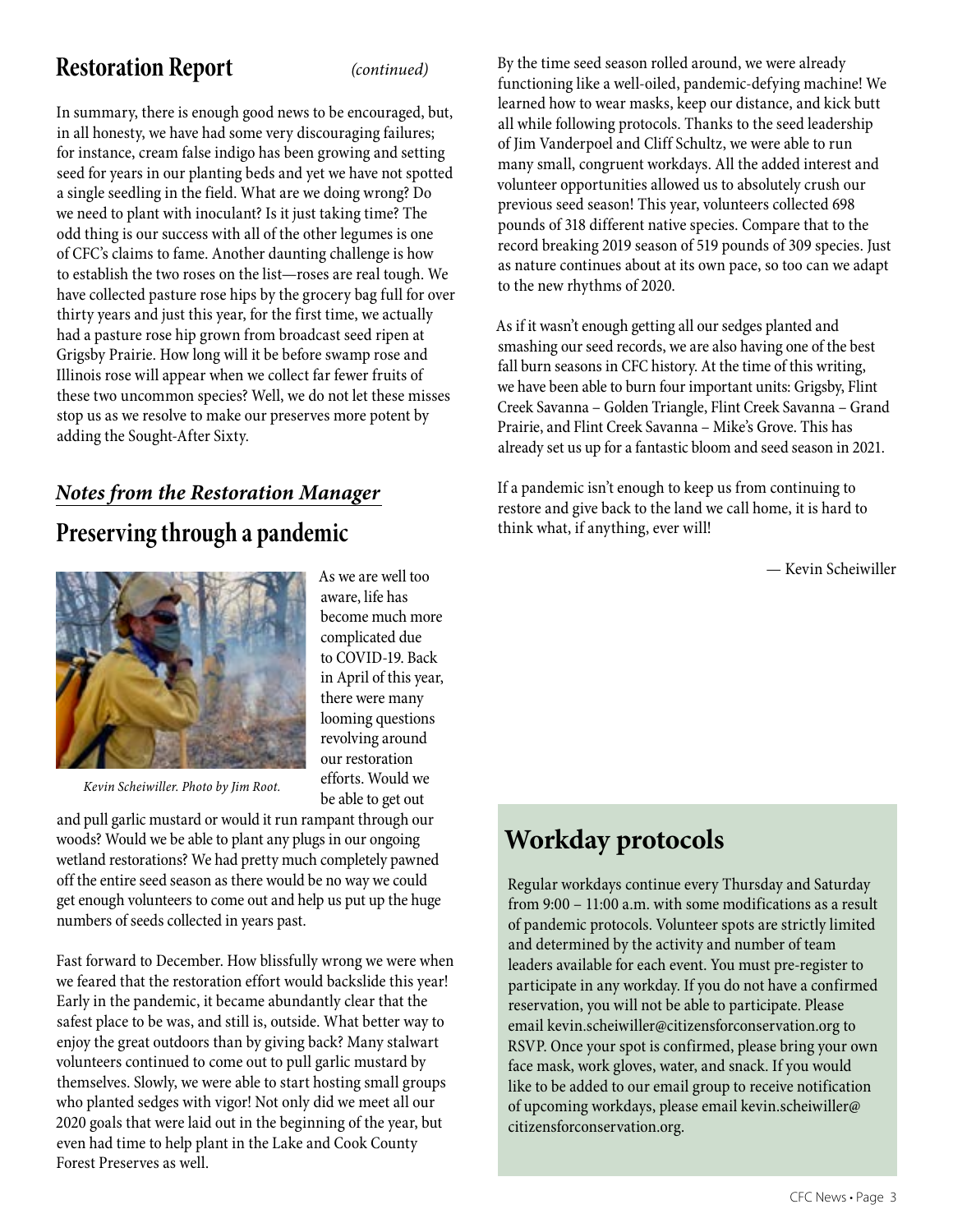## **Bluebird monitor report**

by Laura Simpson and Barb Laughlin-Karon

The CFC Eastern Bluebird and Purple Martin Monitoring Programs produced some tremendous results this year. Despite the limitations presented by the COVID-19 pandemic, we were able to monitor each trail and nest box fairly consistently



*Eastern bluebird on nest box. Photo by Barb Laughlin-Karon*

and collect data from the 2020 breeding season.

We were thrilled with the success we documented on the Eastern bluebird trails. Our Eastern bluebird populations fledged 59 bluebirds this year, which is 36 more than in 2019—a 156% increase! Using research and recommendations from the North American Bluebird Society and the Cornell School of Ornithology Nestwatch program, we had moved some nest boxes to more optimal habitat and experimented with pairing nest boxes to change the dynamics of competition between species. We found that on the trails where these changes were made, we saw the greatest increase in number of fledges. We believe the changes we made increased the chances of successful breeding and this will help us look at where additional changes can be made going into the next breeding season. We will also be adding a trail to Craftsbury Preserve before the next season.

Of the other species occupying the bluebird nest boxes, tree swallows fledged 50 nestlings this year, which is down 7 from 2019, and likely due to the increased numbers of bluebirds



occupying the nest boxes. House wrens also fledged 17 nestlings, which is up from 0 in 2019.

We were also very encouraged by the results of a renewed effort to monitor purple martins at CFC. The purple martin house at Flint Creek Savanna holds 16

compartments. Twelve of the compartments had successful purple martin nests with a total of 56 eggs. By the end of the breeding season, 44 purple martin nestlings successfully fledged. During the monitoring season, we observed a regular group of 24 adults roosting on and flying around the house. By now, the purple martins have migrated to their winter grounds in South America and we look forward to seeing them again in the spring. Thanks to the kind donation from Brenda Borkenhagen and Debbie Koehn, we have added a second house that will be ready for them when they return. The houses will be lowered and covered for winter.

Our data collection gets reported to the Cornell School of Ornithology Nestwatch program, the Lake County Forest Preserve

District, and the Purple Martin Conservation Association. We would like to thank McHenry County Audubon for their generous donation of 20 nest boxes this season, which allowed us to replace some older boxes and add some boxes to the trails. We also would like to thank



*Purple martin chicks in nest. Photo by Barb Laughlin-Karon.*

the monitors who were able to give more of their time to us this season, allowing us to monitor consistently in spite of the limitations presented by the pandemic.

## *News from Habitat Corridors*

## **Introducing Alicia Timm, new Habitat Corridors chair**

After growing up in Oak Park and Elmhurst, I received a Bachelor's degree in Latin American Studies and Women's Studies from Knox College in Galesburg, IL. I worked in corporate administrative positions and at Trader Joe's while raising my children.

I have been a full-time volunteer since 2018. My interest in native plants and native habitat began when I found CFC's website, which changed my vision for my new property from one of perennial cultivars that would bloom through all seasons to that of native habitat for wildlife. Meredith Tucker came to my new home for a Habitat Corridors visit, and we

*Purple martin house. Photo by Barb Laughlin-Karon.*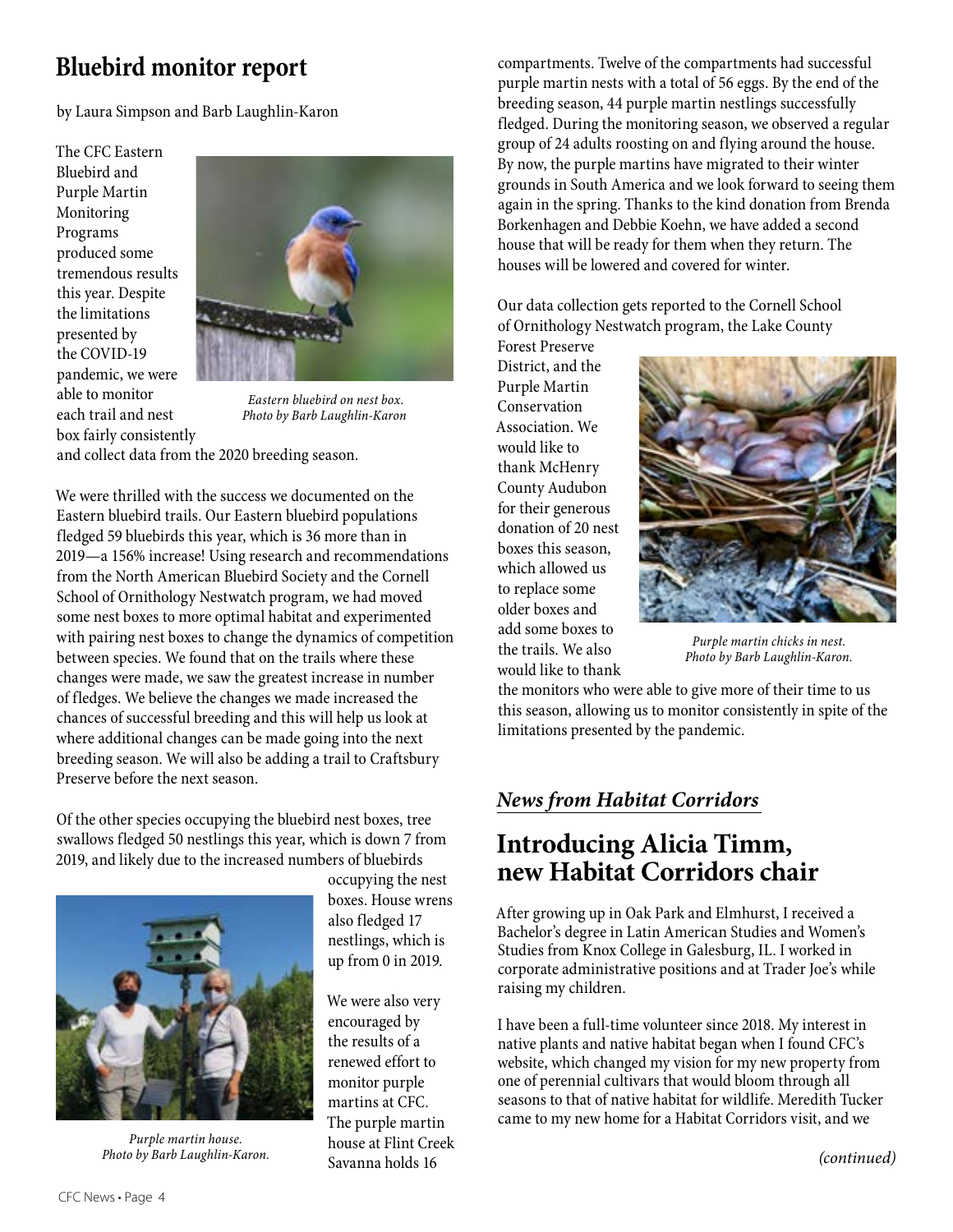*Alicia Timm.*

discussed removing invasive species from my yard and introducing native species.

Since 2018, I have also served as Volunteer Chair on the board of the Ancient Oaks Foundation of the Lake Zurich area. I learned about native plants at volunteer workdays at CFC properties, Village of Lake Zurich green spaces restored by

Ancient Oaks Foundation, and Heron Creek Forest Preserve. I have volunteered at native plant sales for CFC and Openlands. I am close to completing the courses required for certification in the Natural Areas Conservation Training (N-ACT) Program at Morton Arboretum.

I took most of the leaf close-up photos for the CFC Native Plant Database to help users identify shrubs and trees on their own properties or when wandering in nature. I also updated the CFC Native Plant Database with plant associates of the shrubs and trees we offer at our plant sales. This information helps CFC members and plant sale customers understand the native forbs, sedges, grasses, and ferns often found growing in nature with the shrubs and trees.

On my own property I have added a rain garden and swale utilizing sump pump and downspout water. I have added over fifty species of native plants and shrubs including a Swamp White Oak, the ultimate native to add to any property.

—Alicia Timm



## **Habitat Corridors** *(continued)* **Summer intern reflections**

A few thoughts from three of our 2020 summer interns:

#### *Dane Dalton is a senior at Iowa State where he is completing his degree in Environmental Science.*

I am not sure how to start this other than to thank Citizens for Conservation and the Oberweiler Foundation for having me back on the CFC intern team! I was very excited to come back as the intern crew leader this year, as well as to work with the restoration manager, Kevin Scheiwiller, who is an encyclopedia for restorations! Last year I learned so much about restoration work, and this year I was able to apply what I had learned, as well as pick up loads of new knowledge. I had been unsure as to what I wanted to do after college all my life, but I think I have found what I enjoy most.



*Summer interns Sophia, Audrey, Matt, and Dane with Larry Anglada. Photo by Patty Barten.*

I will not lie; restoration work can be tough. Spending nearly every day outside sends you home exhausted. While this may sound unappealing, whenever I get home and finally sit down to relax, I get a sense of fulfillment. Our work has helped the world, and my friends and I had fun doing it. It is so amazing to be in an environment where the people around you share the same passions as you do. Every second of what seemed like a short summer was a joy. Coming back to CFC has only confirmed for me that restoration is the path I want to take.

I have so many fond memories from this summer, but there is, of course, one that stands out. Arguably the best day that we had was taking a field trip to Nachusa Grasslands. Seeing its roughly 4,000 acres of connected land was not only beautiful, but a great learning experience. We learned how ecosystems like prairies and savannas connect, we saw side by side comparisons of old and new restorations, and we were able to see the equipment and processes used to restore it all. We got a glimpse of what nature used to look like, and it was stunning; I have never seen more butterflies and birds in my life. It is a trip I will never forget and a place I will most definitely return to.

The people I have met through my time at CFC have had a major impact on me. I do not think I met a single person who has not taught me something. I especially want to thank Kevin, *Alicia's rain garden/swale. Photo by Alicia Timm.*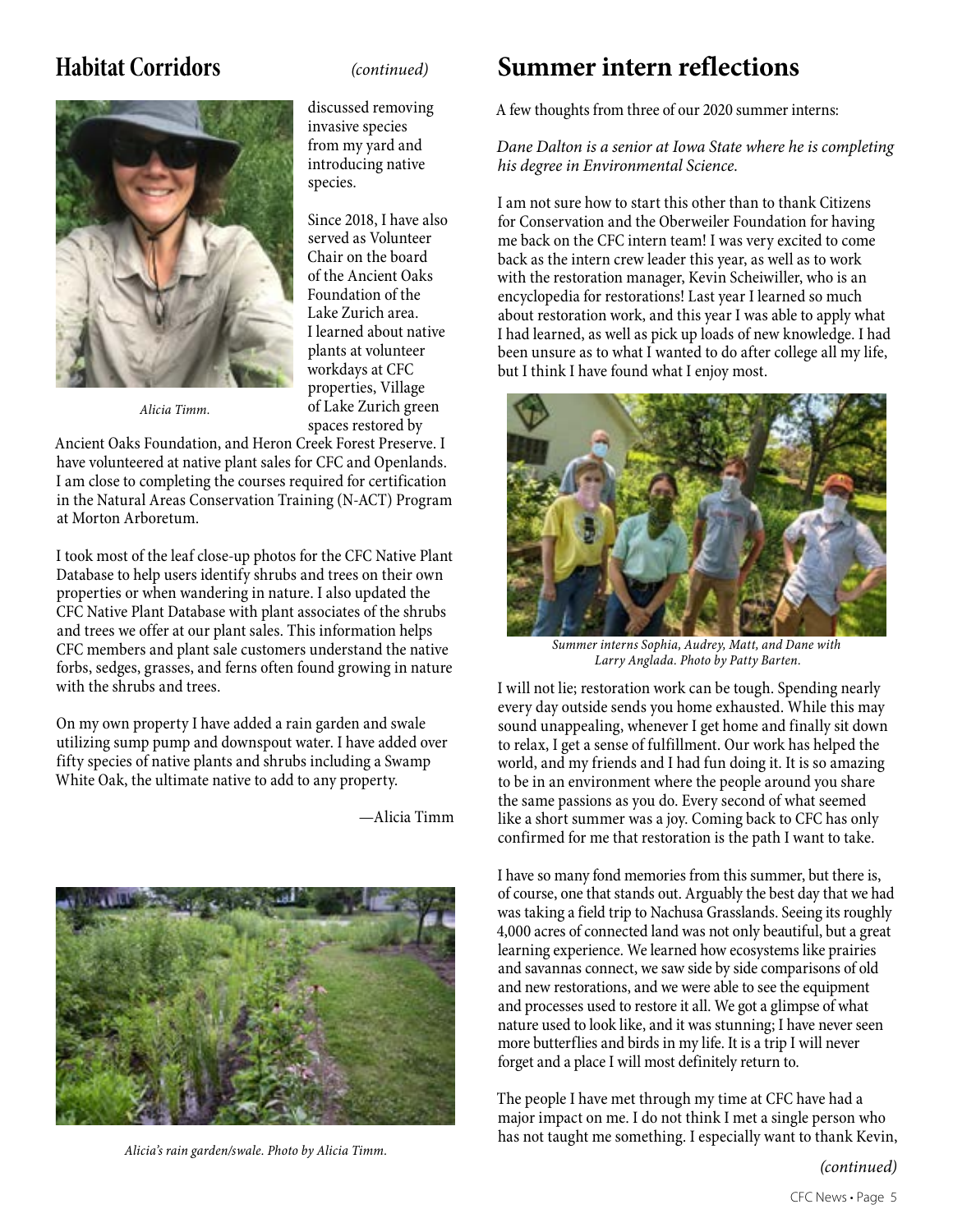## **Intern reflections** *(continued)*

for being a massive influence and showing me the ropes of restoration. I did not think it was possible for a human being to know so much and be so passionate about anything! Not only that, but he is also a great friend.

A huge thanks again to everyone who had been involved in my summer. Each of you made my summer that much better, and I hope to see everyone again at volunteer workdays! If anyone is reading this and has not been to a volunteer workday, I urge you to go and try one out. I do not think there is a better way to spend a morning than being outside, helping the Earth, and admiring everything it has to offer. I guarantee you will learn something new from Kevin, as well as many of the other volunteers we regularly see. Don't forget to stop by and talk to Katherine Grover if you see her working hard in the native seed garden. She has this special power that allows her to recite all the scientific names of each plant in there. And trust me, there are a lot!

#### *Audrey Taillon is a sophomore at Wellesley College where she is pursuing environmental related studies.*

I came home every day this summer covered in mud or seeds, but I learned more in those ten weeks than any year of school could teach me. Last summer, I spent a few weeks coming out to workdays with CFC, but at the time I wasn't at all sure what I wanted to do or study other than general environmental sciences. The brief introduction into conservation that volunteering gave me



*Audrey Taillon. Photo by Juliann LaRocque.*

helped guide my interests during my first year in college though and I found myself wanting to learn more about ecology and the natural world. For the hands on experience I've gained in ecology, I'm so grateful the intern program continued this summer despite uncertainties with the pandemic.

What I most appreciated about CFC's internship was how the work we did reflected so much of what I've learned in classrooms in a tangible way. We're always taught that ecosystems provide services such as regulating air and water quality and preventing erosion; I had the chance to see this firsthand through our work planting sedge plugs in simple matrices that will fill out in the next two to three years and become a beautiful and natural water filtration system. Finishing the west bank of Flint Creek with the volunteers and planting all the BGI flats of sedges at Craftsbury felt like such amazing accomplishments (I think I can say this for all four

of us interns) and even though the work was hot and muddy, those were some of the best days of the summer.

I'm also so proud of the fact that now I can recognize all kinds of prairie, wetland, and savanna plants. Watching the landscape of the sites we worked at change over the course of the summer as new plants bloomed and others went to seed was beautiful to witness. This phenology of native plants is important to restoration since it determines when each plant's seed should be collected, but I learned that it is also crucial to the overall dynamism of the ecosystem. I remember we noticed a killdeer mother and her nest early on in the summer and although her eggs didn't make it, I realized that she depends on the less densely vegetated floodplain of a sedge meadow to raise her young, which she wouldn't be able to do

if the floodplain was a monoculture of reed canary. Helping bring back the habitat that threatened wildlife species need is especially compelling to me, and so one of the highlights of the internship was meeting the Moth Man (Rich Teper) who told us



*Interns Matt, Sophia, Audrey, and Dane. Photo by Patty Barten.*

about *schinia lucens*, a threatened moth that depends solely on leadplant. He asked us to keep an eye out for the larvae, and although I can't say for sure if we successfully confirmed the couple of larvae we did find, I had a great time checking every leadplant we came across and adding a bit of ecological monitoring into our work. What's important though is that the *schinia lucens* and countless other insects and animals are the indicators of a healthy ecosystem. Seeing them slowly return to even a suburban area is proof that CFC's efforts are valuable to both wildlife and our human community too.

Another aspect of restoration and working with the natural world that I learned from our internship was how to approach managing a natural area. I found our collaboration with Smart Farm on their new permaculture plot an insightful way to manage land; agriculture is after all a big part of the modern world and I think that incorporating native plants with crops could be a way to continue producing just as much while maintaining healthier soil. As for our work in ecological restoration, Kevin showed us the early stages of the Craftsbury West restoration plan which we saw entailed cutting down all the buckthorn first; from there though it's difficult to decide what to do next. I was amazed to find how complicated the entire restoration process truly is; as a fairly new science, a lot of it is experimentation to see what works, from deciding how and when to remove invasives to which environments each plant species will thrive in. Since every plot of land varies, slightly different approaches need to be considered as well, including how to nurture a potential native seed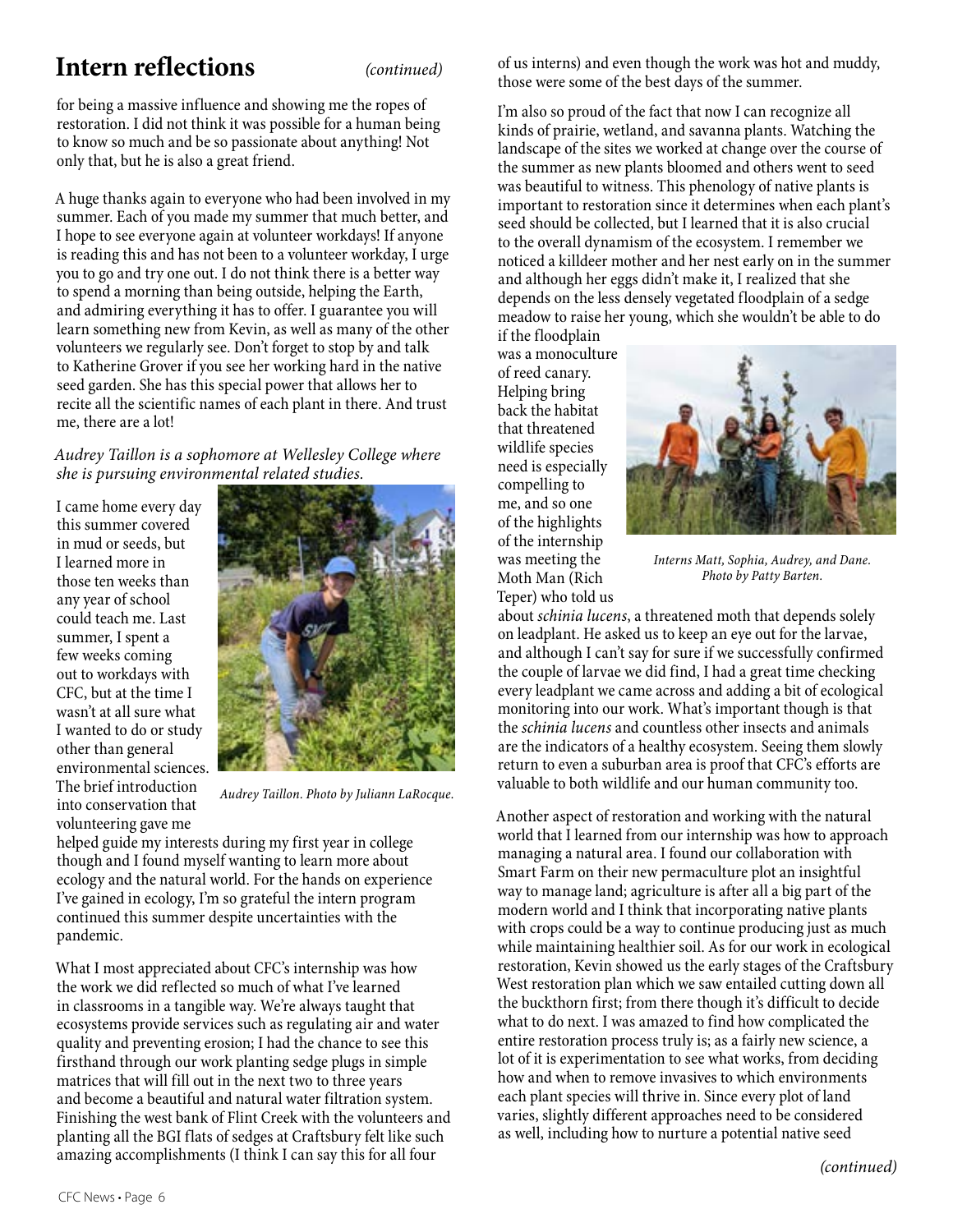## **Intern reflections** *(continued)*

bank or combat an invasive one. Tackling these challenges through experimentation really excites me and to keep up what I learned during the internship, I'm looking forward to hopefully starting a small project restoring a meadow on my college campus this year.

*Matt Sarnowski is pursuing interests in renewable energy and zero emission solutions at Purdue University where he is a sophomore.*

I cannot thank CFC enough for the opportunity I got this past summer. It was amazing to be a part of such an awesome organization full of dedicated volunteers that worked so hard to create these amazing native areas that are so overlooked in our world today.

My time as an intern opened me up to so many areas of study that all fit under the umbrella of environmental science. Of all those fields that come together at CFC, the botany side of it all was one that I found particularly interesting. Having never taken any botany classes in high school or throughout my young college career, my first exposure to the field was at CFC. Having the opportunity to learn about a large variety of plant species allowed me to develop a different appreciation for native ecosystems like the ones found at CFC.

I want to give a big thank you to Kevin for everything he did for us throughout my ten weeks as an intern. It was amazing to see how much he knew about the field. He never missed an opportunity to pause from what we were doing and take the time to introduce us to new plants or ecosystem functions that we may have never been exposed to. His patience with the other interns and me as we tried to learn the field was also very much appreciated. In my opinion, what made Kevin so great to work with is his work ethic. He is obviously very passionate about the field and that really allowed me to develop a greater interest in it as well.

I would also like to thank Larry Anglada for giving me the opportunity to become an intern. His knowledge and experience allowed me to learn so much from him. I wish him well as he departs from CFC.

This summer at CFC impacted me in many ways. Not only was the internship experience extremely valuable for future career opportunities, it also solidified my decision to pursue a career in environmental science. Having the opportunity to apply what I had learned from my high school and college courses was very cool, but it also made me realize how much more I need to learn. Again, I wish to thank everyone at CFC for an amazing summer, no matter how tiring it was at times. This organization is truly doing amazing work. Though the internship has ended, I hope to remain involved as much as possible in the future.

Applications for CFC's 2021 Summer Internship Program are now being accepted. More information and application at this link: https://forms.gle/G8Dg1zsod5aNfXnb9

## **2021 Community Education programs**

Winter 2021 Community Education Programs are free and offered in virtual webinar format due to COVID-19 guidelines. We thank the Barrington Area Library for partnering to host these sessions. To participate, please register at the link provided on the program description. The entire Winter CFC Community Education series is available at https://balibrary. Community Education series is available at https://banbrary.<br>librarycalendar.com or you can call the library at 847-382-1300 to register and provide an email for connection. You can also send questions to communityed@citizensforconservation.org<br> **programs** present and **provide** with the **programs** programs presented with the **programs** or call 847-382-7283.

### **50 Ways to Improve Habitat in Your Yard**

Saturday, January 16, 2021 10:00-11:30 a.m. Peggy Simonsen, Director, CFC

Celebrating CFC's 50th anniversary, Peggy will share important ways to use shrubs, trees and native plants in all seasons, water resources and earthfriendly practices to increase habitat for birds, Photo by Peggy Simons<br>Peggy Simonsen<br>Simons

pollinators and



*Photo by Peggy Simonsen.*<br>for birds,

other useful critters. Peggy is the Chair of CFC's Community Education Committee and former president of CFC. She has Education Committee and former president of CFC. She has<br>improved habitat in her yard with over 200 species of native plants. **Will Come Barrington Area Library** 

https://balibrary.librarycalendar.com/events/50-waysimprove-habitat-your-yard

## Backyard Wildlife: If You Build It, They Will Come

Saturday, February 20, 2021 10:00-11:30 a.m.

Stephen Barten, Naturalist Using observation, photography **plants in the set of the set of the set of the set of the set of the set of the set of the set of the set of the set of the set of the set of the set of the set of the set of the set of the and trailcam videos, Stephen Barten, Naturalist of Paris 20, 2021** thas documented 20 species of the habitat in the habitat in the habitat in the habitat in the habitat in the habitat in the habitat in the habitat in the habitat in the habitat in the habitat in the habitat in the habitat mammals and 15 species of mammals and amplitude 30 species of mammals and amplitude 30 species of myriad birds after a more control of the species of many  $\mathbb{R}$ reptiles and amphibians, plus **plants in his years of clearing native plants in his years of clearly the state of clearly the state of clearly the state is the state of clearly the state of clearly the state of clearly the** myriad birds after 25 years of clearing buckthorn and other **Backyard Wildlife: If You Build It, They**  W<sub>U</sub>



invasives and planting native plants Photo by Stephen Barten, DVM. in his yard. His message is clearly

If the benefits of restoration, encouraging others to improve the habitat in their own yards to achieve similar results. Stephen is a veterinarian at Vernon Hills Hospital and an accomplished photographer. an<br>mes<br>ov<br>t Ac ominut Teoutio. Olephen R  $\mathbf{r}$  is and to reduce the volume the volume the volume the volume the volume the volume the volume the volume the volume the volume that  $\mathbf{r}$ 

https://balibrary.librarycalendar.com/events/backyardwildlife-if-you-build-it-they-will-come  $\sum_{i=1}^{n}$ 

*(continued)*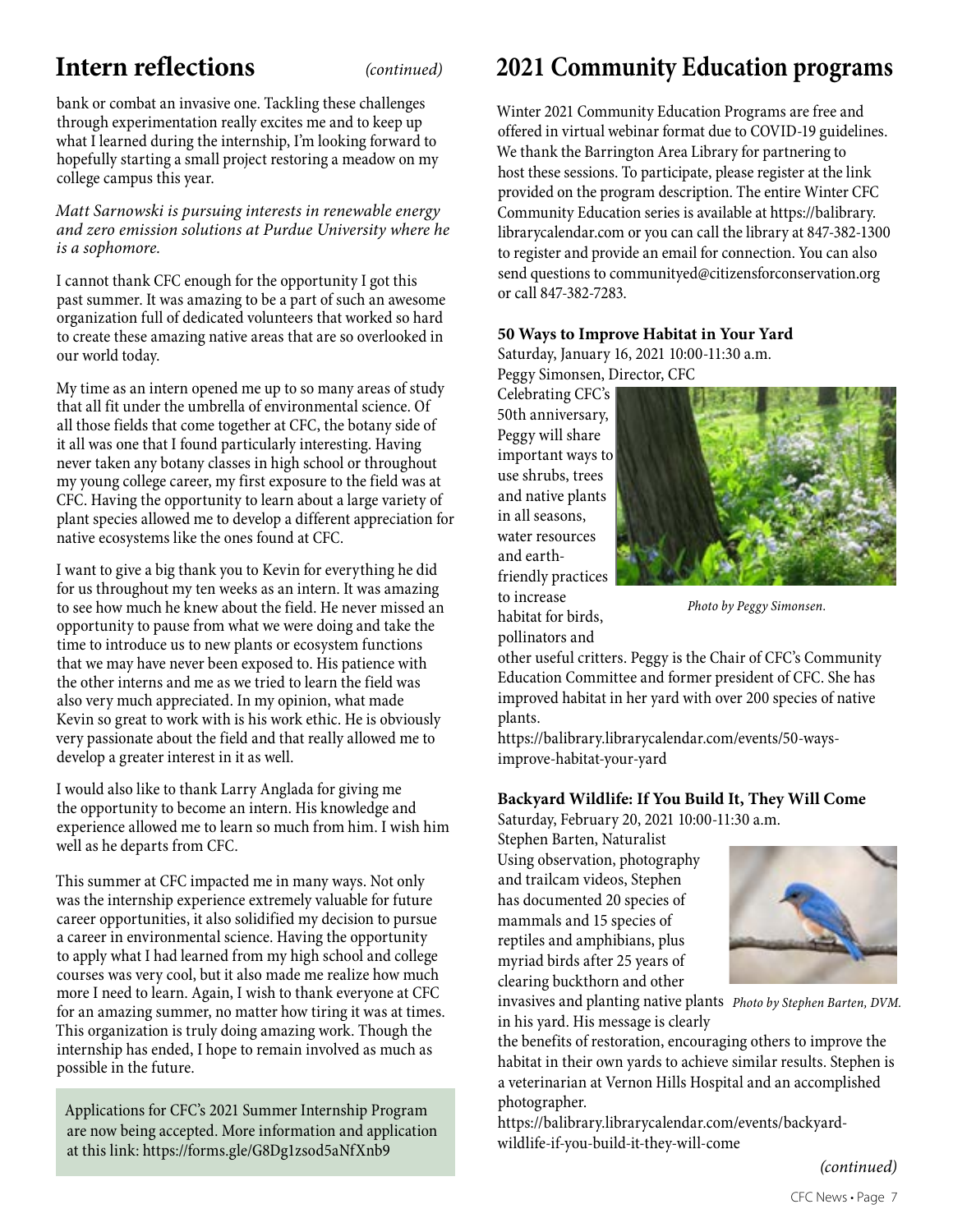## **Education programs Saturday, February 20, 2021 | 10:00 - 11:30**

*(continued)*

## **Stormwater Management Success**

Saturday, March 13, 2021 10:00-11:30 a.m. Andy Hays, Project Manager, Village of Tower Lakes Andy Hays will share the process that Tower Lakes used to reduce pollution from reaching the community's lakes and to reduce the volume of stormwater entering drainage systems. His community's success can be replicated by homeowners and residential neighborhoods. Andy was project manager for their Raingardens and Bioswales project and the recipient of Lake County's Steward of the Year award in 2020. https://balibrary.librarycalendar.com/events/stormwatermanagement-success



*Photo by Andy Hay.*

## **Winter – a time for children to observe** even if schools were in session. District 220 shared ide

#### by Julia Martinez

These short days, at times, it feels like there's less to see in the outdoors. While many species have migrated or gone dormant, children have the opportunity to make sense of the observations they've made while exploring during the warmer months. While there is plenty still to see, the chilly weather encourages us to crack open a book inside and answer some questions that have been percolating for months. This fall, while walking to the park, I spied a paper wasp nest. While it was there all season, the fall allowed the nest to be seen without actively searching. Spotting the paper wasp nest (or was it a hornet nest?), I decided to read up on wasps a bit. Like bumblebees, only the queen survives the winter. While it takes a great amount of faith to put the continuation of the species on individuals like that, encouragingly, it has worked for generations. She will start from scratch, as the nest from the previous year will not be used again. Some wasps are solitary—a mother taking care of her young on her own, and others have clear hierarchy systems in which each individual has well-defined roles and diets. Wasps and hornets will feed their young insects and whatever they can scavenge from your picnic table whereas bees stick to foods found at flowers. While insects that are so much a part of the summer may seem gone for the present, they're still all around. They're resting

**Stropped up over the set of the Summer, crack open a** paper wasp nest. Photo by Julia 1 **Saturday March 13, 2021 | 10:00 - 11:30** book such as *A Field*  in a crack in the foundation or waiting in the leaf litter in the backyard. During the colder months, we have the opportunity to slow down. As they wait for the days to lengthen, we can still encourage the children in our lives to keep exploring. Whether we choose to perform Google searches to answer questions that cropped up over the



*Paper wasp nest. Photo by Julia Martinez.*

Guide to the Familiar, or keep making observations over the winter, there remain ample opportunities to discover the natural world with children.

#### of stormwater entering drainage systems. Fourth graders on the prairie, primarily virtually  $\mathbf{A}$

the recipient of Lake County's Steward

## by Edith Auchter

Programs are no covid by the summer, Barrington School District 220<br>Programs advised CEC the field trips would not be allowed in the fall online and as effective with elementary students during spring<br>hy Julia Martinez Like everything else this year, the twelfth year of the awardwinning prairie field study was anything but normal due to advised CFC the field trips would not be allowed in the fall even if schools were in session. District 220 shared ideas they virtual learning. They asked if CFC would be interested in providing a virtual experience recorded by volunteers which students could watch online, offering visit dates on weekends or evenings so students could attend with their families, or having a Zoom session with CFC volunteers including a question and answer session. After discussions among volunteers, CFC decided to do it all.

> When contacted in August, the District's BHS TV teacher offered the opportunity to work with CFC to prepare educational videos to his high school students. Many thanks to Annie Thyfault for volunteering to meet Kevin Scheiwiller and me at Flint Creek Savanna for several video sessions on two beautiful, sunny days. Annie condensed the video, added some stills and video provided by CFC, and produced two short educational videos focused on the structure and function of prairie plants as well as restoration of prairies. As Kevin commented, "Neither of us will be giving up our day jobs for an acting career." We hope you enjoy watching the videos prepared for fourth graders. They can be accessed at https://youtu.be/KUi0ZqElIe8 and

https://drive.google.com/file/d/1DcbXavwoLzngesvnAHswvB1 W2NaNXLav/view?usp=sharing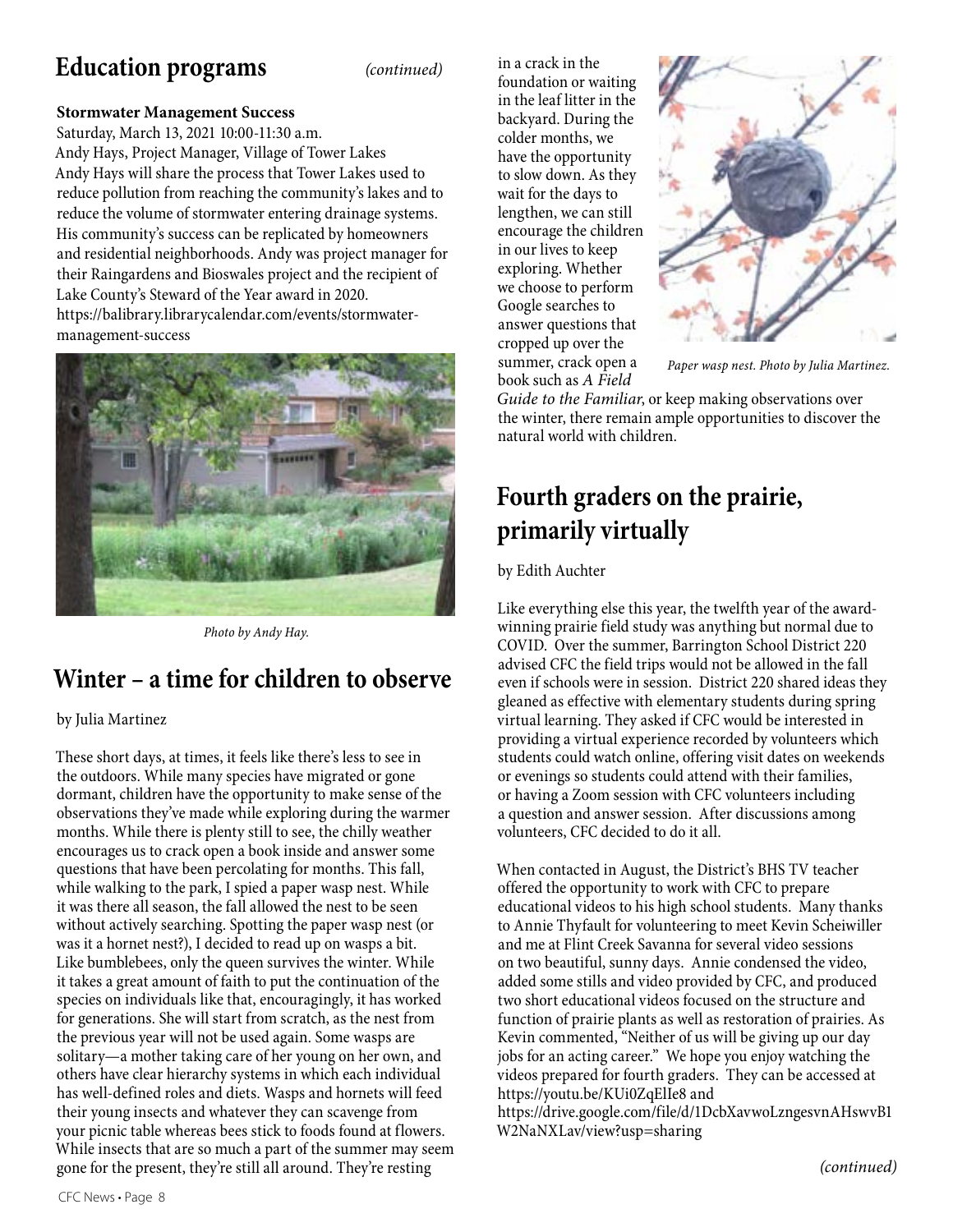## **Fourth graders** *(continued)*

An optional field experience sponsored by CFC was held from 4:00-5:30 p.m. at Younghusband Prairie on September 21-23. District 220 communicated the message to all fourth graders and their families, and all were thrilled CFC offered this opportunity. Almost 50 students from all eight of the district's elementary schools participated in a very enjoyable prairie immersion. Those who attended were thanked and provided information about CFC. As usual, we had a terrific response from CFC volunteers which is thoroughly appreciated. COVID protocol of masks and social distancing was required.

Zoom sessions were held with every fourth grade classroom in the district over a two-week period to provide information about prairies. Students were encouraged to help make a difference by volunteering to restore this endangered ecosystem. Many thanks to Larry Anglada and Angela Llerena who each volunteered to present a session while I presented to six elementary schools. Following each presentation, we were able to answer students' questions about the prairie. Several students who had participated in the prairie immersion shared their discoveries with classmates during the Zoom. They were delighted to act as ambassadors for prairie stewardship.

Many thanks to all who participated and contributed to the success of this year's program! Special thanks to Peter Whitney who stepped in to coordinate responses from volunteers and students for the prairie immersion while I was away. Please send me an email (edith.auchter@ citizensforconservation.org) if you are interested in volunteering next year.



*CFC Video Root and Structure Focus*

# **Thank you Silbrico Corporation**

It's time again for CFC to thank Todd Kokes and our Silbrico friends for generously donated 50 plus bags of Coarse Krum Horticulture Perlite to CFC for our annual seed mixing. The perlite is an essential component for success as it helps bond with the tiny seeds for even distribution in the mixing. It also serves as an extender, helping volunteers see where the seed mix has been sown for better coverage during hand sowing. Thank you to Silbrico for supporting nature by sharing your high performance, environmentally friendly perlite with us.

## **Water: essential for life and bird watching!**

by Meredith Tucker

If you enjoy watching birds in your yard and if you want to help make their lives less stressful, add a birdbath to your property. There are so many choices: baths on pedestals, French baths a foot above ground, cement or pottery bowls to place on the ground or on patios. Wherever you put the bath, the birds will appreciate your providing them with this necessity of life.

Some people who enjoy watching birds don't want the mess they may make under feeders. Others don't want the expense of buying seed. Providing clean water has neither of those disadvantages.

I am a bird fanatic, so I have eight baths on my one-acre lot. I love watching the birds drink and bathe. Here are a few things to consider if you are installing a bird bath or adding a new one.

Put the bath where it is easy to fill with your hose so that you will keep the water fresh on a daily basis. Dirty water is disgusting and can spread disease. Additionally, birds come to rely on specific properties and may really need your water on occasion.



Try having several baths at different heights. Some birds like pedestal birdbaths; others like to drink and bathe close to the ground. One of my favorite baths

*Bird bath. Photo by Meredith Tucker.*

(and it is the favorite of my robins) sits on top of a three-foot tall ash stump. When I had the tree cut down because of emerald ash borer, I purposely had the stump left high so that I could use it for this purpose. The robins love it. They can easily see around them as they bathe, so that they feel safe from predators. The location also makes it easy for me to watch them!

If possible, place your birdbath where you can see the birds use it. A few years ago, I was regularly visited by a pair of mallards even though I am nowhere near a water source. The female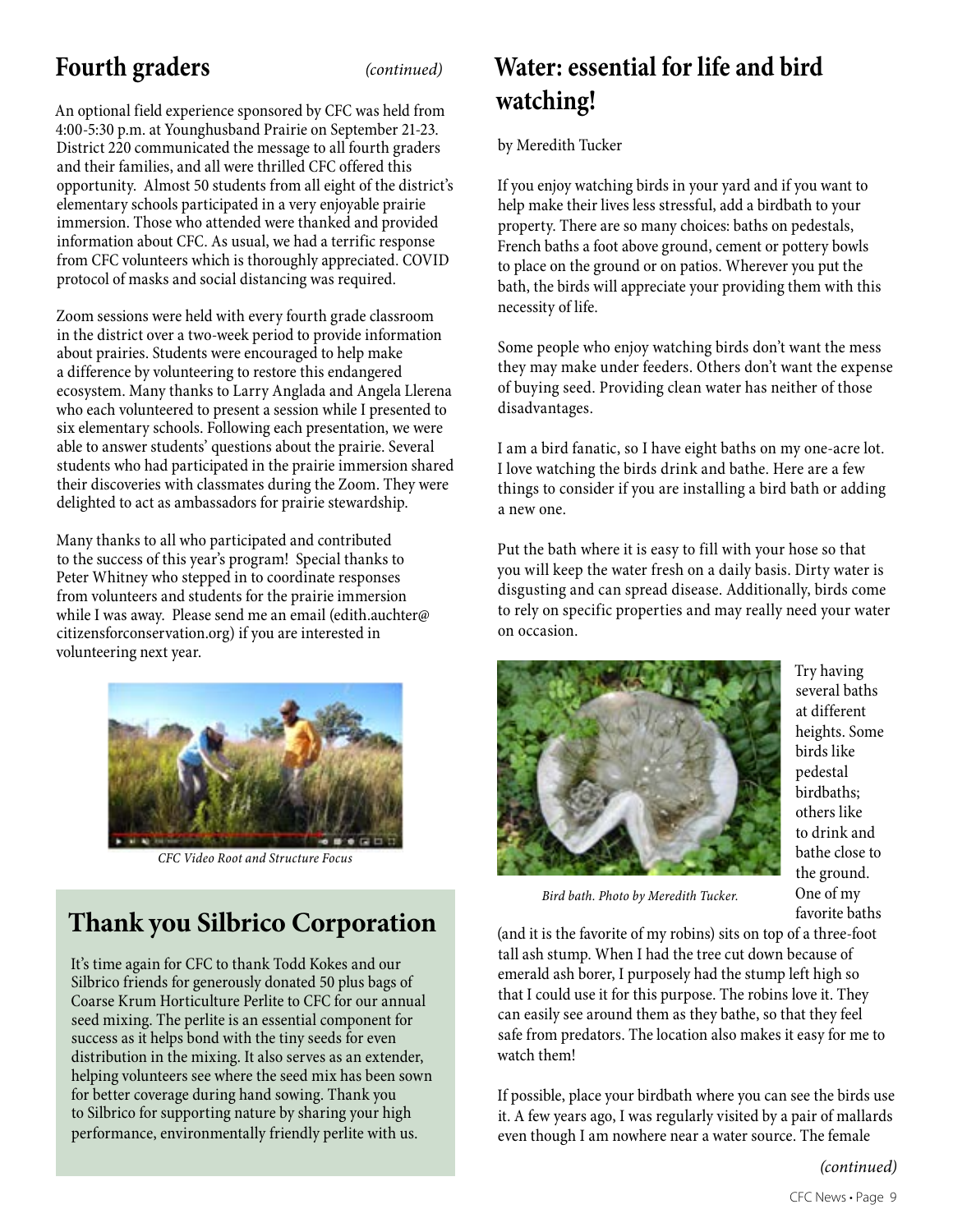## **Bird baths** *(continued)*



would recline in the middle of the bowl while her mate kept watch near her.

Of course, other creatures will use the water as well. I have watched squirrels drink

*Heated bird bath in January. Photo by Meredith Tucker.*

from the baths, and I feel sure that skunks and raccoons do so at night. Sometimes the water in one of my ground baths is filthy with mud, a sure sign that a raccoon was washing its food there.

Finally, I keep a single heated bird bath going all winter. The birds love it! One can purchase heated baths that just plug in to an outdoor outlet. (I use a heavy duty extension cord to locate it where I can watch.) Unfortunately, I have never had one of these baths last more than a single season. Now I use one of my large cement baths set slightly above ground in a raised ring (left from the defunct heated bath). Then I put a horse trough heater into it. As long as the element is covered in water, this heater lasts for years as it is made for heavy-duty service. (It will not work in a plastic bath; its heat could melt the bath.)

Just as you enjoy the summer birds, I think you will enjoy watching the winter birds this year if you try a heated bath. You will also have the satisfaction of knowing that you are making the lives of these native creatures a little easier.

## **A year to be grateful**

by Amanda Moller

If there ever was a year to make us appreciate the outdoors for its beauty and the respite it provides us, it has certainly been 2020. For some it has meant spending more time outdoors than ever before and



*Prairie burn. Photo by Amanda Moller.*

for others it has meant staying home and yearning to do the



*Seed collecting. Photo by Amanda Moller.*

activities you enjoy most. Volunteers are always on our minds as we look forward to seeing familiar and new faces at prairie restoration workdays, getting help in the office, and working with each other on efforts such as bluebird monitoring, fourth graders on the prairie, membership, sponsorships, and the spring and fall plant sales. There were still many folks we got to see as we are lucky that restoration can be done distanced from each other and other group efforts could be moved to online meetings, which is just a new skill to add to the 'ol toolbelt. We are grateful for our community of volunteers who were still able to have an impact on our environment and community this year. Tons of work was still done outside in smaller groups, beautiful wildlife and landscape pictures were still taken and posted on social media, we still had a bigger than ever Fall Native Tree and Shrub Sale, we still had youth camps, and so much continued to be done behind the scenes. Even with everything 2020 could hit us with, it is great that records were still broken in the area of seed collection! Thank you to everyone who has stood by us with your time and energy to keep restoration and CFC moving forward. We are beyond grateful!

During this tough year it has meant not everyone felt safe or maybe did not feel like doing the things they would normally want to do. So while we think of and thank all those that volunteered and gave what they could this year, please know we are also thankful for all those who have kept us on their minds but are taking care of themselves and their families. We can't wait for the day when you are ready to jump back in or maybe when you are up for trying to help in another way from home. Whenever that time is in 2021, we will be happy and grateful to see or hear from you.

As we move into our 50th anniversary year, we look not only to celebrate an amazing past but also to plan for the future. How can we improve the volunteer experience? Do volunteers wish to attend trainings or certifications to support conservation efforts? How else can we show our appreciation beyond our current efforts? If you would like to join the Volunteer Support committee to meet quarterly to discuss and plan, please email Amanda Moller at amanda.moller@citizensforconservation. org. Feedback and suggestions are always welcome any time of the year.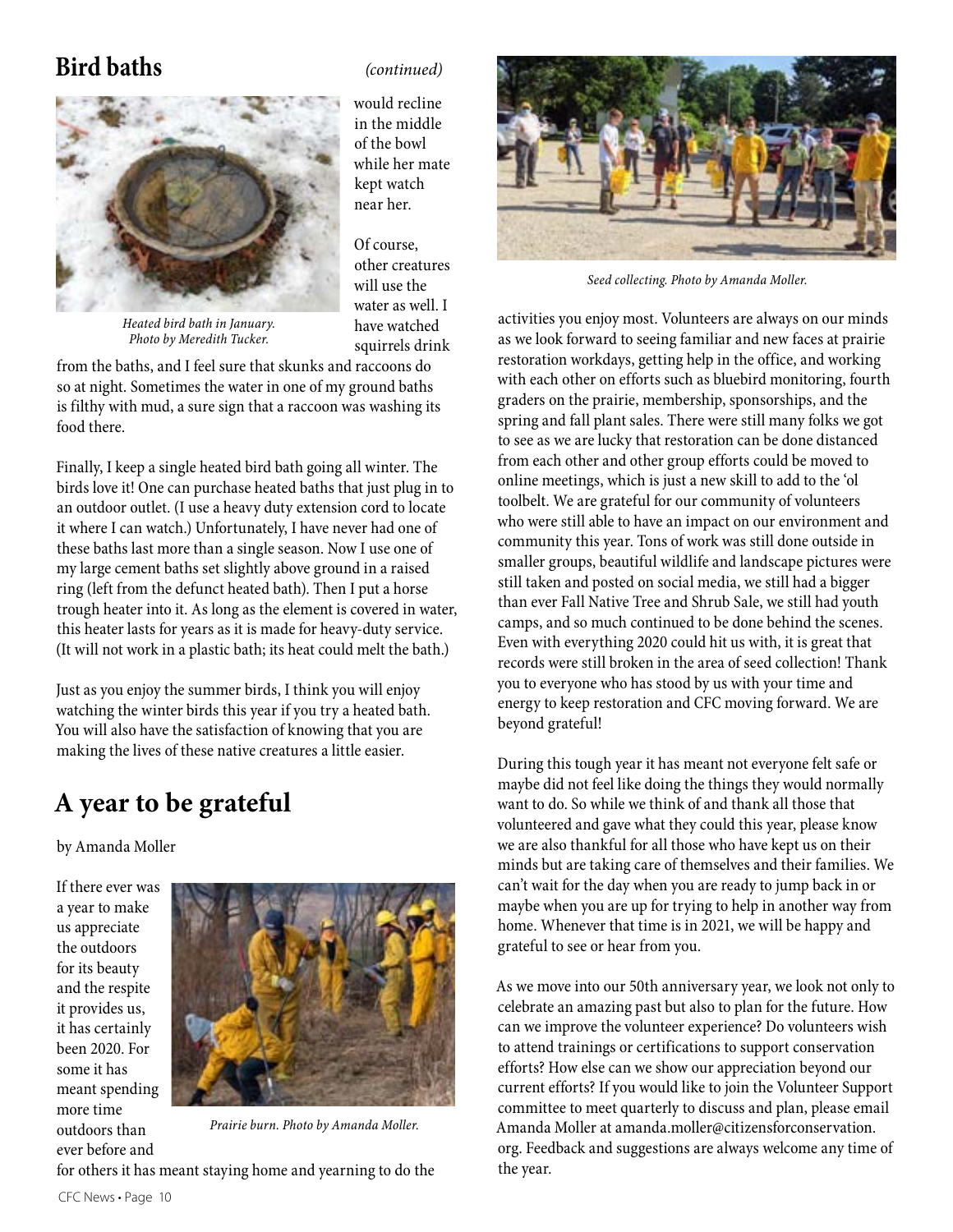## **Save the date: CFC Annual Meeting**

CFC's 2021 annual meeting which will kick off our 50th Anniversary celebrations will be held on Thursday, March 11th. Stayed tuned for further details to come.

## **A new addition**

by Tom Benjamin and Juliann LaRocque



Have you noticed the beautiful deck leading to the backdoor entrance of CFC's headquarters farmhouse? It is part of a landscaping plan that has been ongoing by

*The Build Team volunteers. Photo by Juliann LaRocque.*

our Landscape Committee for the past year. The deck construction required more skill than what CFC's Building and Grounds Committee was capable of, so "The Build Team" (TBT) was contacted to find out if this would be something that would fit with their mission. Fortunately, this local notfor-profit volunteer team of builders was formed to give back to the community and was eager to help CFC.

After our first meeting with TBT, Jim Peterson, a retired architect from Deer Park, drew up some plans for our deck and met with the TBT crew that would be doing the construction phase. Once the materials list was created and ordered, we found an unexpectedly lengthy waiting period for the materials to arrive. Again, we lucked out when the materials came in earlier than expected and TBT rearranged their schedule to take advantage of the few last beautiful fall days.

Construction began October 24th with four experienced TBT team players—Jerry Roman, Matt Kerekes, David Brooks, and Peter Shaeffer who delivered quality in their work and a smile behind their masks as they shared their talents and time at CFC. The layout and setting of the piers were the initial steps that needed to be accomplished; it was soon discovered how compacted the soil and rock were around the house foundation. Even with the use of a power auger, an entire day was needed getting the holes drilled and cement poured for the setting of the piers. Once the piers were in and set, the

framework began allowing the size/shape of the deck to fit in with the headquarters building.

While the construction work was proceeding, Jerry came up with several finishing touches that enhanced the visual aspect of the structure. Plugs were used with the countersink decking screws thus hiding the screws completely. He also used a white facia material to blend in the under structure of the deck with the color of the building. The finishing work of a few add-ons will be completed as weather permits.

Our hats off to The Build Team—Jerry, Matt, Pete, and Dave, who totally complemented each other while working together. They were thoroughly professional, detailed, and efficient. Every day they relayed their progress and took great care of our site by keeping the entire area clean and safe for our other volunteers. We owe much gratitude to them for donating their volunteer hours, which turned into days, and a beautiful addition to CFC's Headquarters!



*The Build Team at work. Photo by Tom Benjamin.*

## *Notes from the Nursery*

# **Recalcitrant seeds**

Many who have participated on our seed collecting volunteer days know the sheer volume of seeds that end up in paper and plastic bags at the end of a hard-earned workday. A vast number of our native plants have adapted to produce seeds in the fall before they either die out or go dormant for the winter. This ensures that the seeds go through stratification, a process where dormancy mechanisms are broken down gradually through the winter to allow the embryo inside the seed to germinate once the soil warms in the spring. This is why we sow seeds of most of our native plants in the fall. But there are also native plants that produce their seeds throughout the growing season beginning in late spring and going through the summer. The vast majority of these seeds fall into a category of seeds known as recalcitrants, and understanding

*(continued)*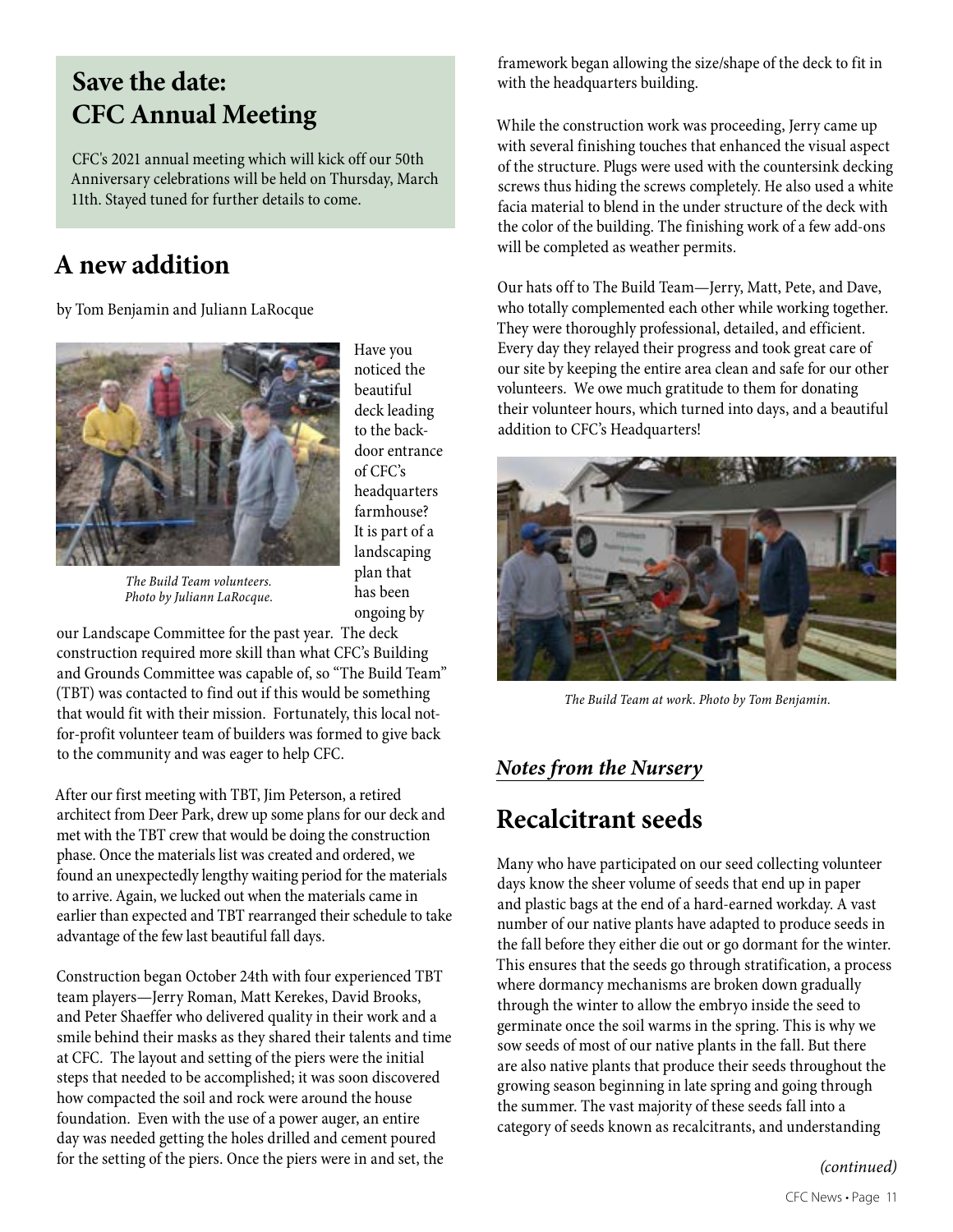## **Notes from the Nursery**



*Bloodroot (Sanguinaria canadensis) seed. This species greatly benefits from being sown several days after collecting. The white appendage is called an eliaosome, a fatty substance to help aid the seed's dispersal by ants.*

their nature could be a key tool in restoring and conserving these species. Recalictrant, or hydrophilic, seeds require much different handling and storage. Most seeds whether the vegetable or annual seed packets you can buy at the store, or wildflowers and grasses collected in the wild—can reduce the moisture contents in their endosperm (the starchy component of a

seed) to a very low rate (5%-20%). This is a great benefit to us because we can store seeds for long periods of time to use later, such as heirloom varieties of vegetables, or flower cultivars that you want to use in containers again for a different year. In the case of restoration, we can allow many of our native wildflowers and grasses to dry out in storage until we sow them in the colder months of fall and winter. Unlike those seeds, recalcitrant seeds have high moisture contents (45%- 60%). Some have an undeveloped embryo that needs more moisture to progress their development, and others were formed inside a fleshy fruit where drying was not possible. If allowed to dry out, their viability drops rapidly, even resulting in the death of the seed itself.

So why is this important? Going back to an earlier statement, many of our native plants that go to seed from late spring to mid-summer fall in this category. These include spring woodland wildflowers such as bloodroot (*Sanguinaria canadensis*) and bellwort (*Uvularia grandiflora*), spring prairie forbs such as prairie phlox (*Phlox pilosa fulgida*) and prairie violet (*Viola pedatifida*), many of our warrior sedges, and trees and shrubs with either fleshy



*Seedlings of Prairie Phlox (Phlox pilosa fulgida) that germinated this October. Seeds were sown fresh in July. I have had great results with this method, and the seedlings survive the winter in this stage with no problems.*

fruit or nuts. In my experience with this group of seeds, I try to sow them within a week of collection either in trays or directly into the wild. If I have to hold on to them for a longer period of time, I will store them in damp sand or vermiculite in a Ziploc bag until I need to sow them. Through many tests and trials, this has allowed me to grow hundreds of plugs of wetland sedges from seeds (many in the commercial trade are produced through divisions of rhizomes), and dozens of our rare spring prairie wildflowers. When I sowed these seeds in

*(continued)* the fall after they had completely dried out, I had very little to no germination.

> How does this information help us? Regionally, many are having difficulty restoring these key species, and sowing recalcitrant seeds that are dried out could be a factor. While we do have some of these key species slowly coming up in our restorations, could sowing them relatively fresh increase their germination rate and increase their numbers? Or are other factors such as competition with other plants or soil conditions another factor? The last couple of years we have been testing out a "Fourth of July" seed mix on CFC properties to see if the early sowing helps the process of reintroduction. These species are cleaned and sown around early to mid-July by CFC interns and volunteers. It will likely take several years before we see any significant results, but giving the right treatment methods to these recalcitrant seeds could be a key turning point in making our high-quality restorations even better.

> > — Luke Dahlberg

## **CFC celebrates its 50th**

Citizens for Conservation was founded by a group of concerned citizens in 1971. We've come a long way since then and, to mark that milestone, we are planning a number of special community-based, 50th Anniversary Celebration events for 2021. We hope you will join our celebration throughout the year as we look forward to another fifty years of Saving Living Space for Living Things. Details will be announced in the near future. Sponsorship opportunities are also available.

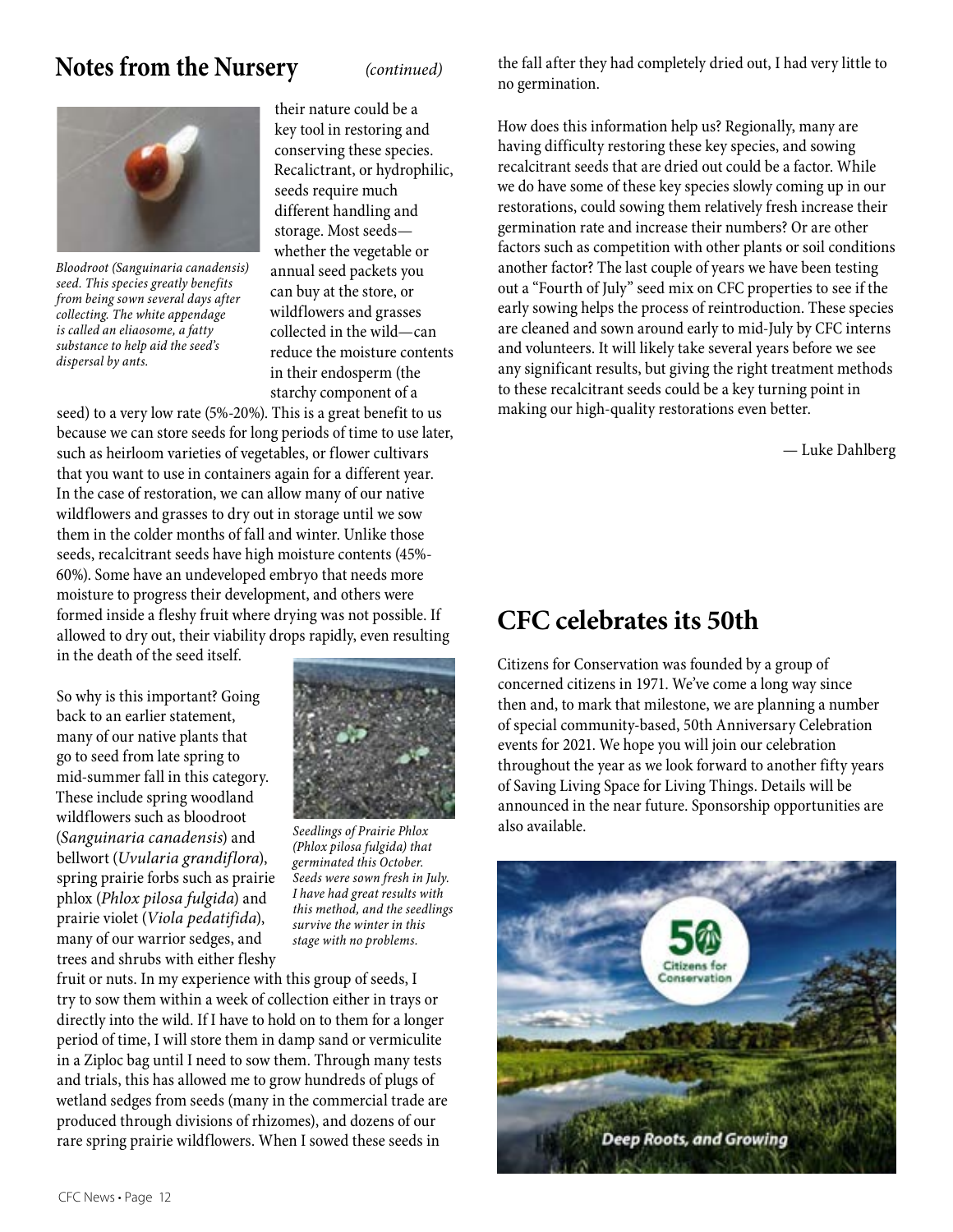# **Record breaking fall plant sale**

#### by Matt Hokanson

The 2020 Fall Native Tree and Shrub Sale was an astounding success. There were an incredible number of sales and we smashed any previous records that had been set. We were able to get over 545 trees and shrubs into the hands of people this year. It was great to see so many smiling faces as everyone came to pick up their order.

This year the sale was held at a new location—Freier Farm in Lake Barrington. The new location worked out fantastically as there was ample space for the deliveries, laying out and organizing the orders, and for customers to pick up their order. The pickup times were spaced out in specific time slots to allow for proper social distancing. It worked out very well.

A tremendous thank you to all who helped as these native plant sales would otherwise not be possible. Sarah Hoban, Patty Barten, Juli LaRocque, and Judy Springer worked hard to promote the sale. Dave Underwood worked his usual magic with the website. The online pre-order system makes the whole sale possible and operates like a well-oiled machine.

The almost overwhelming number of trees and shrubs that had been delivered were unloaded and sorted with wonderful efficiency. Alicia Timm, Ginger Underwood, Peter Whitney, Pete Landwehr, Bill Reid, Patty Barten, and Amanda Moller worked extremely hard with the delivery and were amazing. Also, a big thank you to Jim Voris for making the usual trip to one of the nurseries to pick up one of the orders so we can save on delivery costs. The customer pickup that occurred throughout the weekend of the sale was staffed by myself, Charlie Keppel, Lisa Pool, Pete Landwehr, Janet Agnoletti, Joanne Sullivan, Alicia Timm, Juli LaRocque, Peter Whitney, and my lovely wife, Erin Hokanson. Thank you for your patience and help with getting the plants into people's hands. Everything went very smoothly.

Looking forward to the 2021 plant sales and the hope that we are able to be just as successful and break more records!



*Shrubs awaiting pickup. Photo by Matt Hokanson.*



*Unloading plants. Photo by Matt Hokanson.*

## **Movies we like**

Need some hope about our planet? We suggest the new documentary *Kiss the Ground*. The film provides an easy to understand overview of the importance of plants and soil to controlling climate change through biosequestration. Well worth your time to watch. This is why you see CFC partnering with other organizations like Smart Farm and Mindful Waste to create demonstration areas and methods that improve soil. Our efforts to cultivate native plants, restore prairies, and improve habitats also improve the soil. There is hope for the future if we work together.

*Kiss the Ground* - The story of a simple solution, a way to heal our planet by regenerating the dirt under our feet. A group of activists, scientists, farmers, and politicians band together in a global movement of "Regenerative Agriculture" that could balance our climate, replenish our vast water supplies, and feed the world. Preview https://www.youtube.com/ watch?v=K3-V1j-zMZw

### Other suggestions:

*The Biggest Little Farm* - People, animals, plants, and wildlife working together to reclaim regenerate land. John Chester and his wife Molly work to develop a sustainable farm on 200 acres outside of Los Angeles. Preview https://www. youtube.com/watch?v=UfDTM4JxHl8

*David Attenborough: A Life on Our Planet* - In this unique feature documentary, the celebrated naturalist reflects upon both the defining moments of his lifetime and the devastating changes he has seen. The film addresses some of the biggest challenges facing life on our planet, providing a snapshot of global nature loss in a single lifetime. With it comes a powerful message of hope for future generations as Attenborough reveals the solutions to help save our planet from disaster. Preview https://www.youtube.com/watch?v=64R2MYUt394